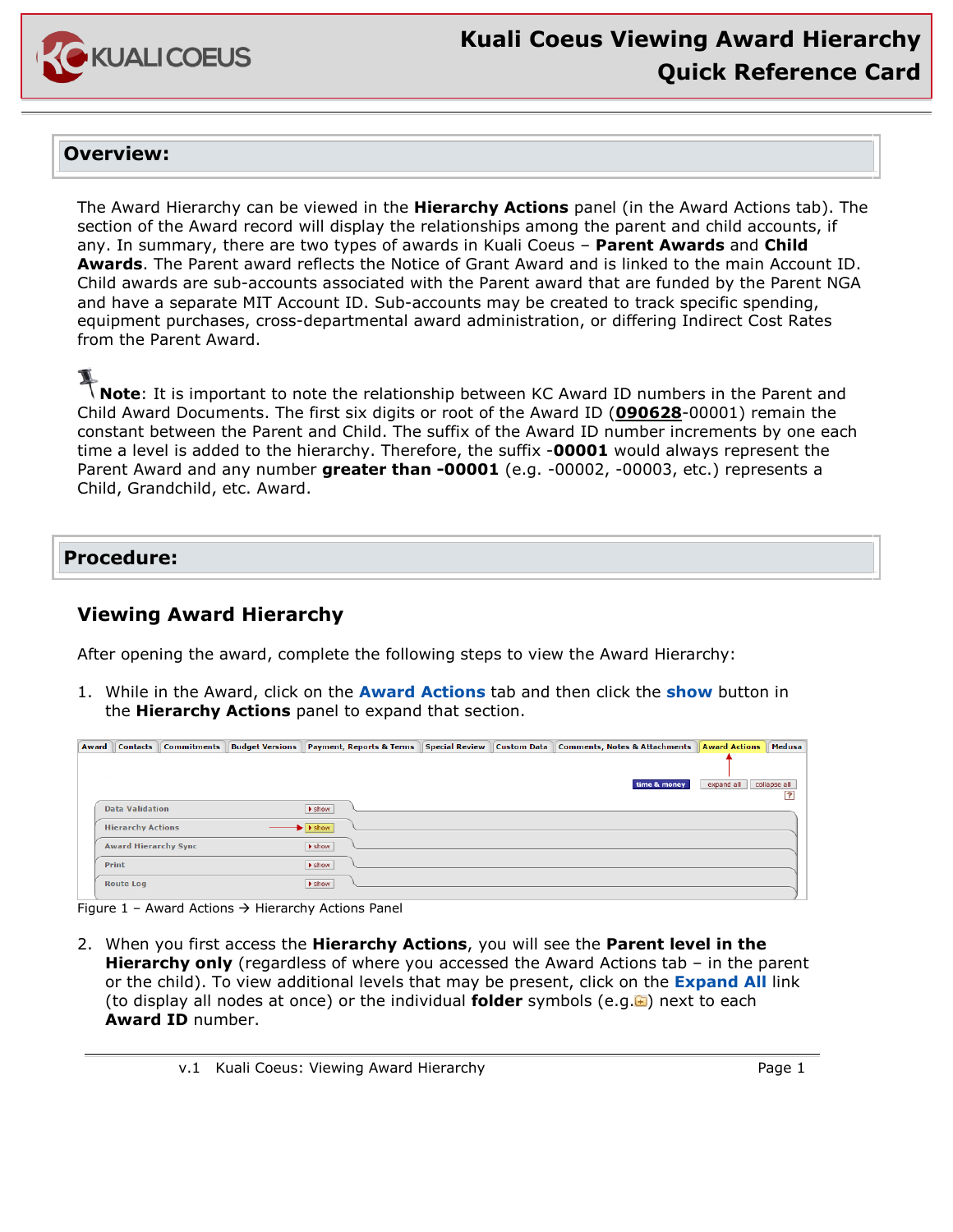|                             | <b>Hierarchy Actions</b><br>$\blacktriangleright$ hide                      |                               |  |  |
|-----------------------------|-----------------------------------------------------------------------------|-------------------------------|--|--|
|                             | <b>Hierarchy Actions</b>                                                    | open window<br>$\overline{2}$ |  |  |
| □ Collapse All □ Expand All |                                                                             |                               |  |  |
|                             | <b>DO</b> 023872-00001 : 6754123 : Haskell, Edward : Center for KC Training |                               |  |  |
|                             | Figure 2 - Expand All                                                       |                               |  |  |

### The **Award Hierarchy** will display.

| <b>Hierarchy Actions</b><br>$\blacktriangleright$ hide                                                                                                                                                              |                                                 |
|---------------------------------------------------------------------------------------------------------------------------------------------------------------------------------------------------------------------|-------------------------------------------------|
| <b>Hierarchy Actions</b>                                                                                                                                                                                            | open window<br>12                               |
| □ Collapse All □ Expand All                                                                                                                                                                                         |                                                 |
| 20 023872-00001 : 6754123 : Haskell, Edward : Center for KC Training                                                                                                                                                |                                                 |
| 20 023872-00002 : 6712345 : Haskell, Edward : Center for KC Training<br>20 023872-00004 : 6789123 : Haskell, Edward : Center for KC Training<br>@ 023872-00005 : 6987543 : Haskell, Edward : Center for KC Training | open   <br>medusa<br>open medusa<br>open medusa |
| 20 023872-00003 : 6123457 : Haskell, Edward : Center for KC Training                                                                                                                                                | open medusa                                     |
|                                                                                                                                                                                                                     |                                                 |

Figure 3 – Hierarchy Actions – Displaying All Nodes

You will see a round symbol next to **Award ID** (of each node of the hierarchy) that represents the Award Status:

- Award is in **Active** Status *(Check the Project End Date to see if an account is truly valid. Accounts may remain in active/valid status up to 90 days after closeout, because the closeout process may not yet have been completed.)*

- Award is in **Pending** Status *(The account is waiting for authorization. There may be no terms or dollars committed until the official confirmation is received. Some sponsor terms allow ~90 days to receive the award letter and during that time, the account may be used. Pending accounts are sent to SAP.)*

- Award is in **Hold** Status *(The account must be compliant or authorized before funds are released.)*

- Award is in **Closed/Terminated/Restricted** Status *(No revenue can be transferred into a restricted account and no journal vouchers can be posted against the account.)*

**Note:** You can click the **open** button for each award in the hierarchy from within this subpanel and the new window will open displaying that award details. Additionally, you can click the **medusa** button for each award to display the medusa for that award.

| <b>Hierarchy Actions</b><br>$\blacktriangleright$ hide               |                |
|----------------------------------------------------------------------|----------------|
| <b>Hierarchy Actions</b>                                             | open window    |
| □ Collapse All □ Expand All                                          |                |
| @ 023872-00001 : 6754123 : Haskell, Edward : Center for KC Training  |                |
| 20 023872-00002 : 6712345 : Haskell, Edward : Center for KC Training | open           |
| 20 023872-00004 : 6789123 : Haskell, Edward : Center for KC Training | medusa<br>open |
|                                                                      |                |